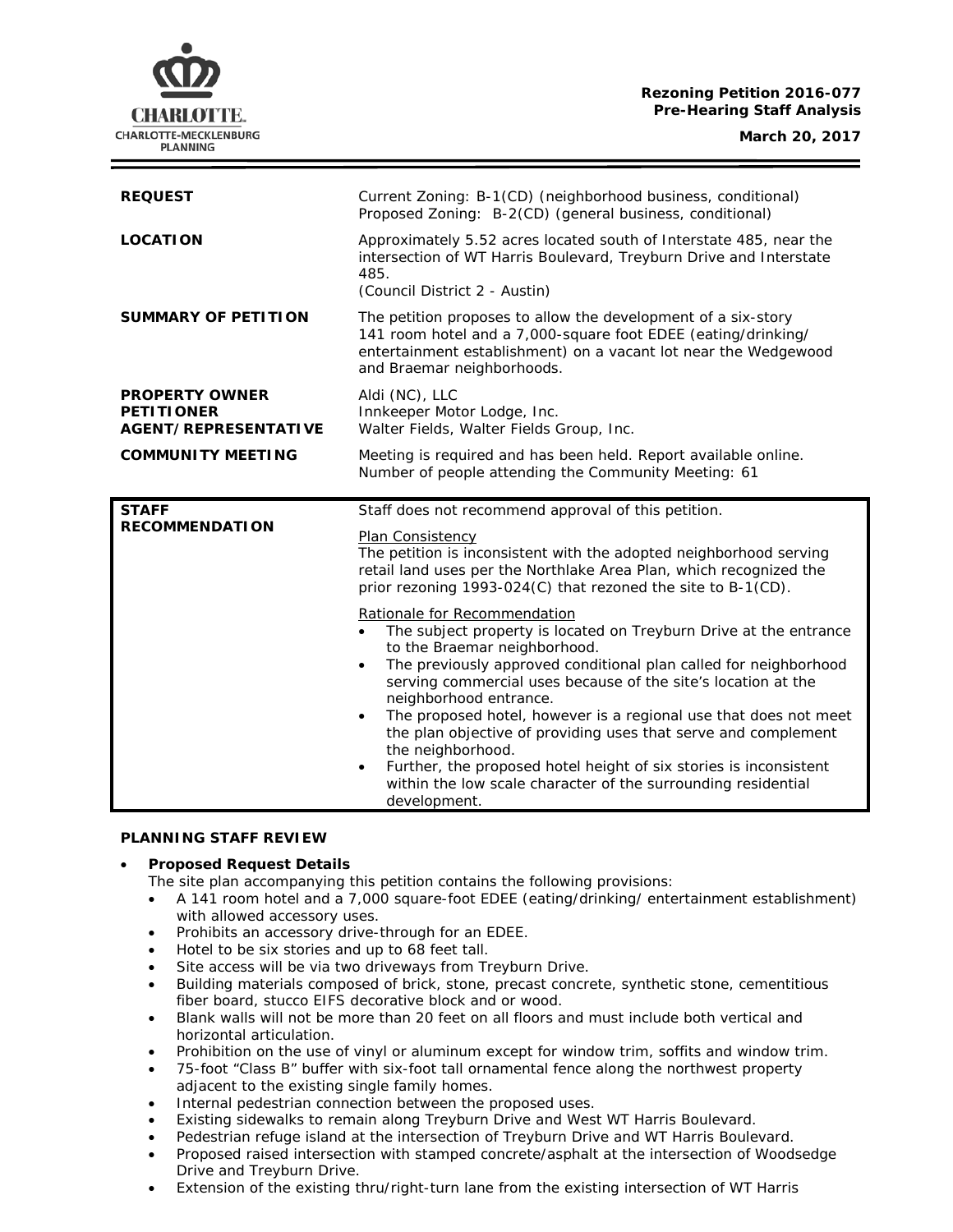Boulevard and McDonald's driveway to Treyburn Drive.

- A note that dumpster service will be limited to the hours between 7:00 A.M. and 7:00 P.M.
- Detached lighting limited to 26 feet in height.
- Additional street lighting along site front on Treyburn Drive.
- **Existing Zoning and Land Use**
	- The subject site was rezoned under petition 1993-024(C) to allow the development of 55,000 square feet of non-residential uses for neighborhood serving retail. The approved plan prohibited accessory drive-through windows with EDEEs.
	- The subject site is currently vacant.
	- The properties to the east and south are zoned R-17MF(CD) (multi-family residential, conditional) and R-3 (single family) and developed with single-family homes in the Wedgewood and Braemoor neighborhood, townhomes and multi-family apartments or vacant land.
	- The site is also bounded by I-485 on the north to the west.
	- See "Rezoning Map" for existing zoning in the area.

# • **Rezoning History in Area**

• Petition 2017-009, located northwest of the site across Interstate I-485 and along WT Harris Boulevard, rezoned 2.97 acres to allow the development of 75 age-restricted multi-family dwelling units.

# • **Public Plans and Policies**

• The *Northlake Area Plan* (2008) recommends retail land uses for the subject site, per rezoning petition 1993-024(C).

# • **TRANSPORTATION CONSIDERATIONS**

- The site is located at the unsignalized intersection of a major thoroughfare and a minor collector. CDOT continues to request construction of the standard eight-foot wide planting strip and six-foot wide sidewalk along the site's Treyburn Drive frontage. Traffic improvements included in the current site plan appear feasible but will require further evaluation during permitting to determine if they are appropriate within agency guidelines.
- See Outstanding Issues, Notes 7 through 10.
- **Vehicle Trip Generation:**

Current Zoning:

Existing Use: 0 trips per day (based on vacant land).

Entitlement: 4600 trips per day (based on 55,000 square feet of retail).

Proposed Zoning: 2040 trips per day (based on 141 room hotel and 7,000 square feet of restaurant).

**DEPARTMENT COMMENTS** (see full department reports online)

- **Charlotte Area Transit System:** No issues.
- **Charlotte Department of Neighborhood & Business Services:** No comments received.
- **Charlotte Fire Department:** No issues.
- **Charlotte-Mecklenburg Schools:** Non-residential petitions do not impact the number of students attending local schools.
- **Charlotte-Mecklenburg Storm Water Services:** No issues.
- **Charlotte Water:** The site has water availability for the rezoning boundary via an existing eightinch water main located along Treyburn Drive. The site currently does not have sewer system availability.
- **Engineering and Property Management:** See Outstanding Issues, Note 11.
- **Mecklenburg County Land Use and Environmental Services Agency:** No issues.
- **Mecklenburg County Parks and Recreation Department:** No issues.

### **If this petition is considered for approval the following outstanding issues should be addressed.**

### **OUTSTANDING ISSUES**

Land Use

- 1. Proposed hotel use is inconsistent with the surrounding residential context of the area and not appropriate in this location.
- 2. The proposed hotel is a regional/highway use and does not provide neighborhood retail services